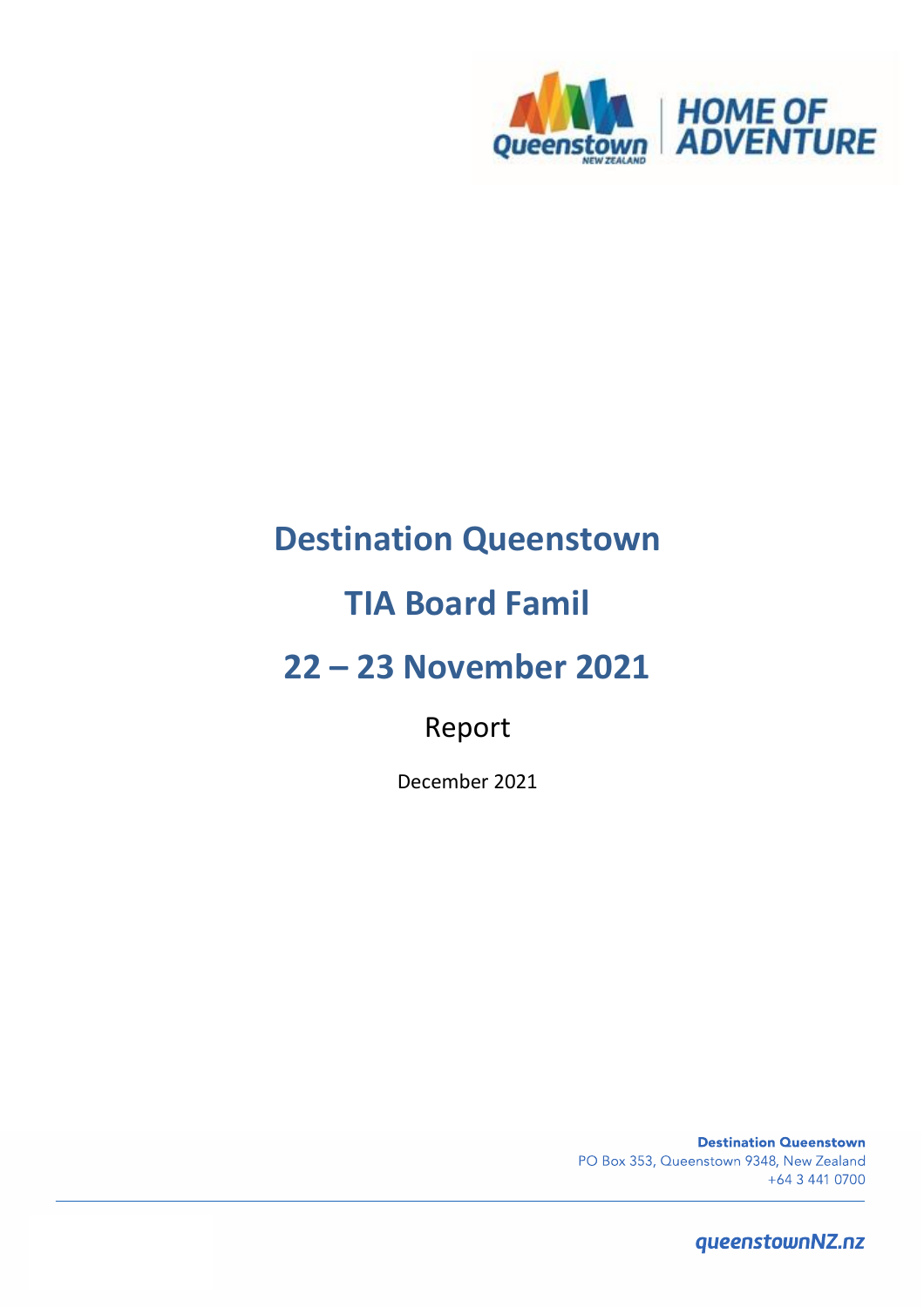

### 1. Overview

#### TIA Board FAMIL:

DQ hosted the TIA Board on a famil here in Queenstown on 22-23 November prior to their quarterly board meeting. Due to the COVID-19 pandemic we were only able to host the board members who resided outside Auckland. We had 8 attendees which included board members from around New Zealand (Queenstown, Dunedin, Wellington, and Tauranga).

This was a fantastic opportunity to showcase some of the existing and new products here in in Queenstown, as well as showcase our operators throughout the famil and the associated networking events – TIA Board dinner on Monday 22 November and TIA Networking Event on Tuesday 22 November.

DQ saw this as a great opportunity to have the Board see and experience Queenstown firsthand. We are appreciative of the support and engagement provided by the operators, and we know the TIA Board valued hearing about your products and experiences over the past few years. DQ works collaboratively with TIA, so it was great to have them here prior to the borders reopening to Auckland, Oceania, and long-haul markets in 2022.

This Famil was a success, with positive feedback received from both the TIA Board and operators. Everyone was appreciative of having the TIA Networking function and DQ were thankful for Cath Tate and TIA for organising this.

### DESTINATION QUEENSTOWN'S INVOLVEMENT:

This Famil was fully hosted by the Destination Queenstown Trade Team – Kiran Nambiar (Business Development Director), Linda McIntosh (Trade Marketing Manager), and Alex Holmes (Business Development Executive), with Paul Abbot (Chief Executive) also in attendance. We appreciate the support and involvement of all our operators and their staff, without you we would not be able to do what we do.

#### Attendees

Holiday Parks New Zealand – Fergus Brown (Chief Executive). Weta Workshop – Jake Downing (Head of Tourism), Miles Partnership – Kristin Dunne (Director of Destination Strategy), Otago Museum – Teresa Fogarty (Visitor Experience Manager), Tourism Industry Aotearoa – Christ Roberts (Chief Executive) and Cath Tate (Manager – Executive), Ziptrek Ecotours – Trent Yeo (Executive Director), and RTNZ/WellingtonNZ – David Perks (Chair/General Manager)

> **Destination Queenstown** PO Box 353, Queenstown 9348, New Zealand +64 3 441 0700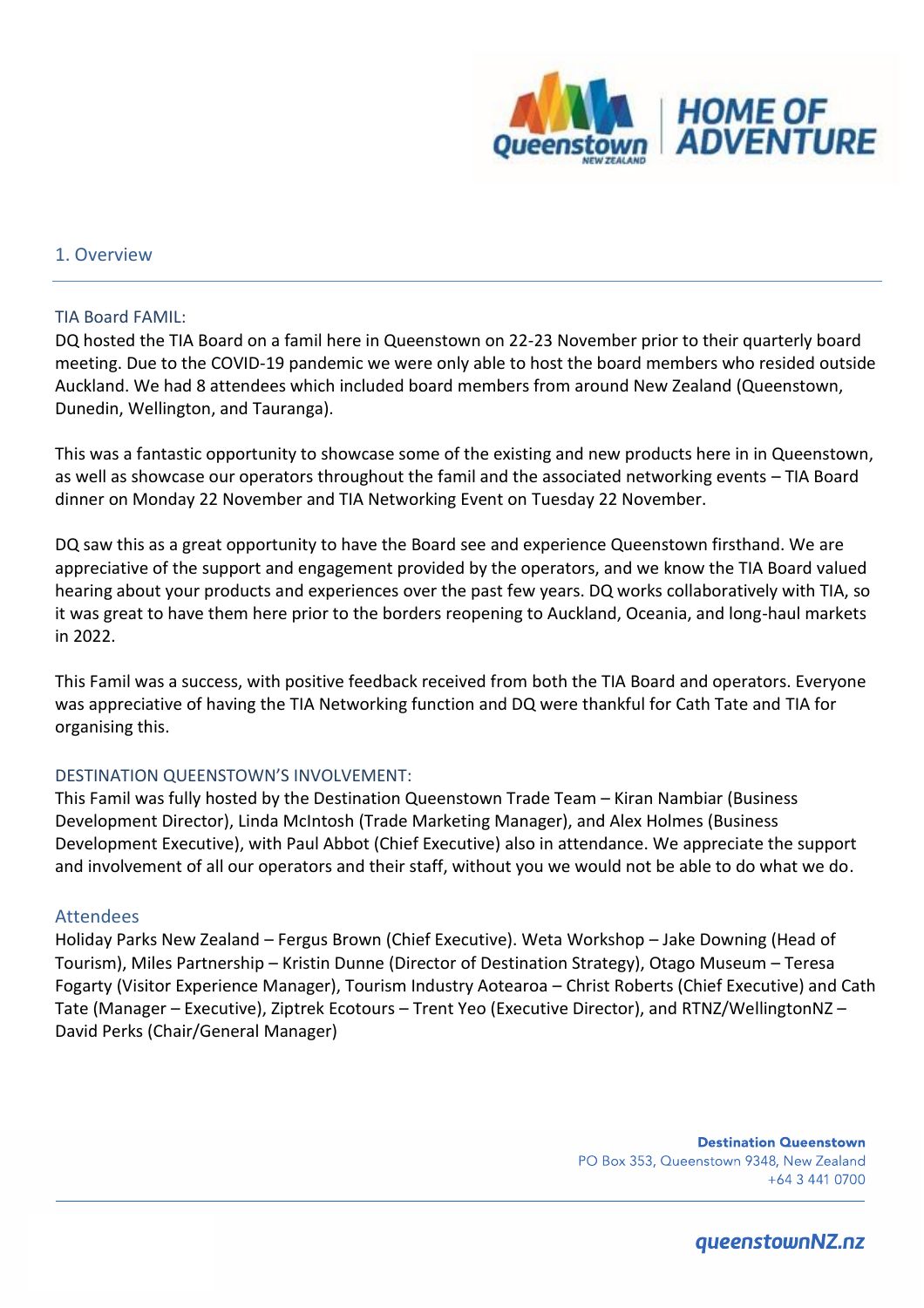



**Destination Queenstown** PO Box 353, Queenstown 9348, New Zealand +64 3 441 0700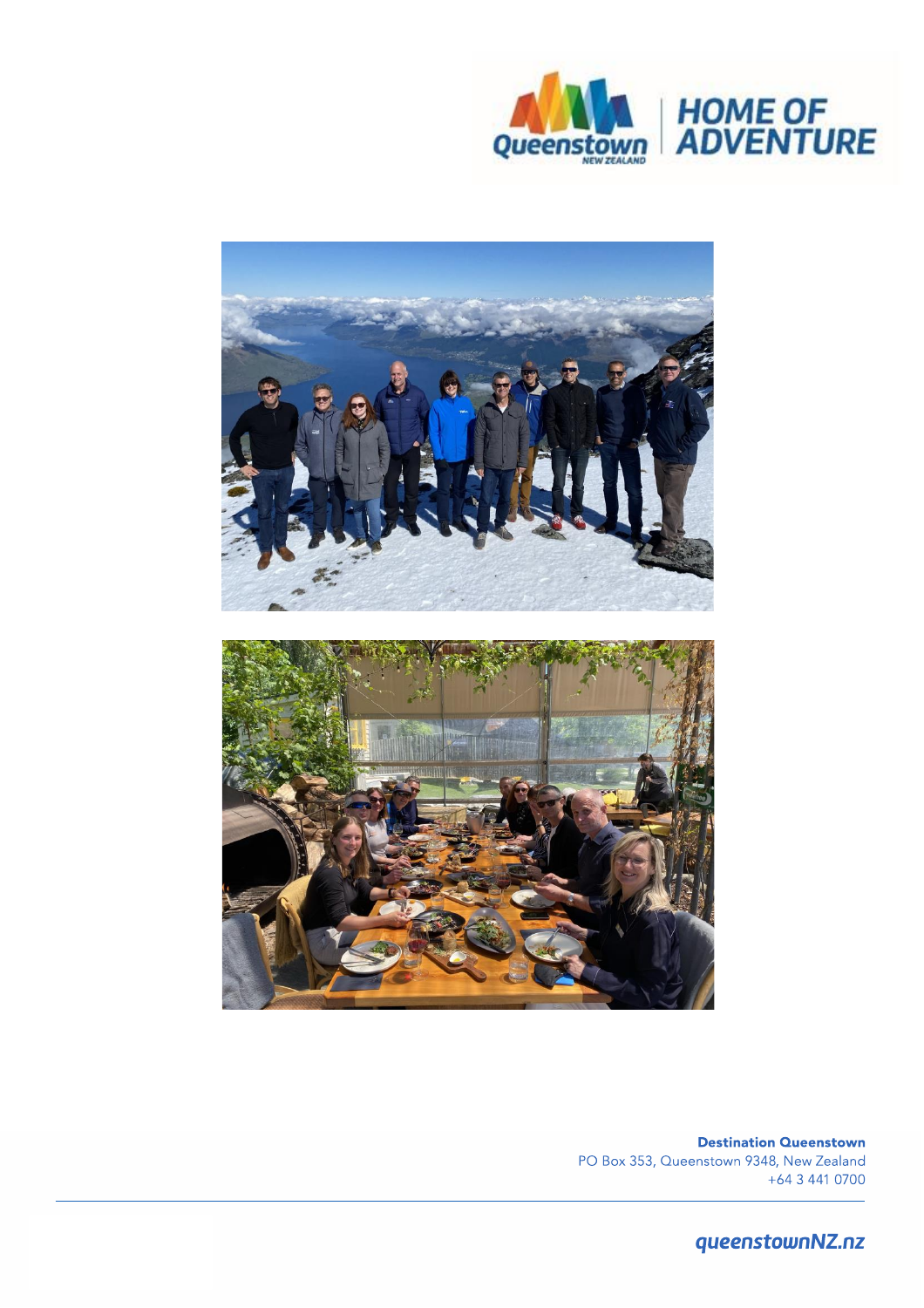



## 2. Outcome & Feedback

- We received great feedback from the attendees and operators involved (refer below)
- We featured 15 Queenstown operators as a part of this Famil and more were a part of the TIA Board dinner and networking function.
- From our attendee survey, all attendees were 'Extremely Satisfied' or 'Very Satisfied' with the famil itinerary.
- From our survey, all operators were either 'Extremely Satisfied' or 'Very Satisfied' with the attendees and DQ.

DQ was grateful to be able to host the Board for this famil and are appreciative of the work they do for the industry. We look forward to continuing being able to work with them and collaborate with them into 2022 and beyond as our borders reopen. The attendees valued their experiences and have provided great feedback on all our operators here in Queenstown and the team here at DQ.

> **Destination Queenstown** PO Box 353, Queenstown 9348, New Zealand +64 3 441 0700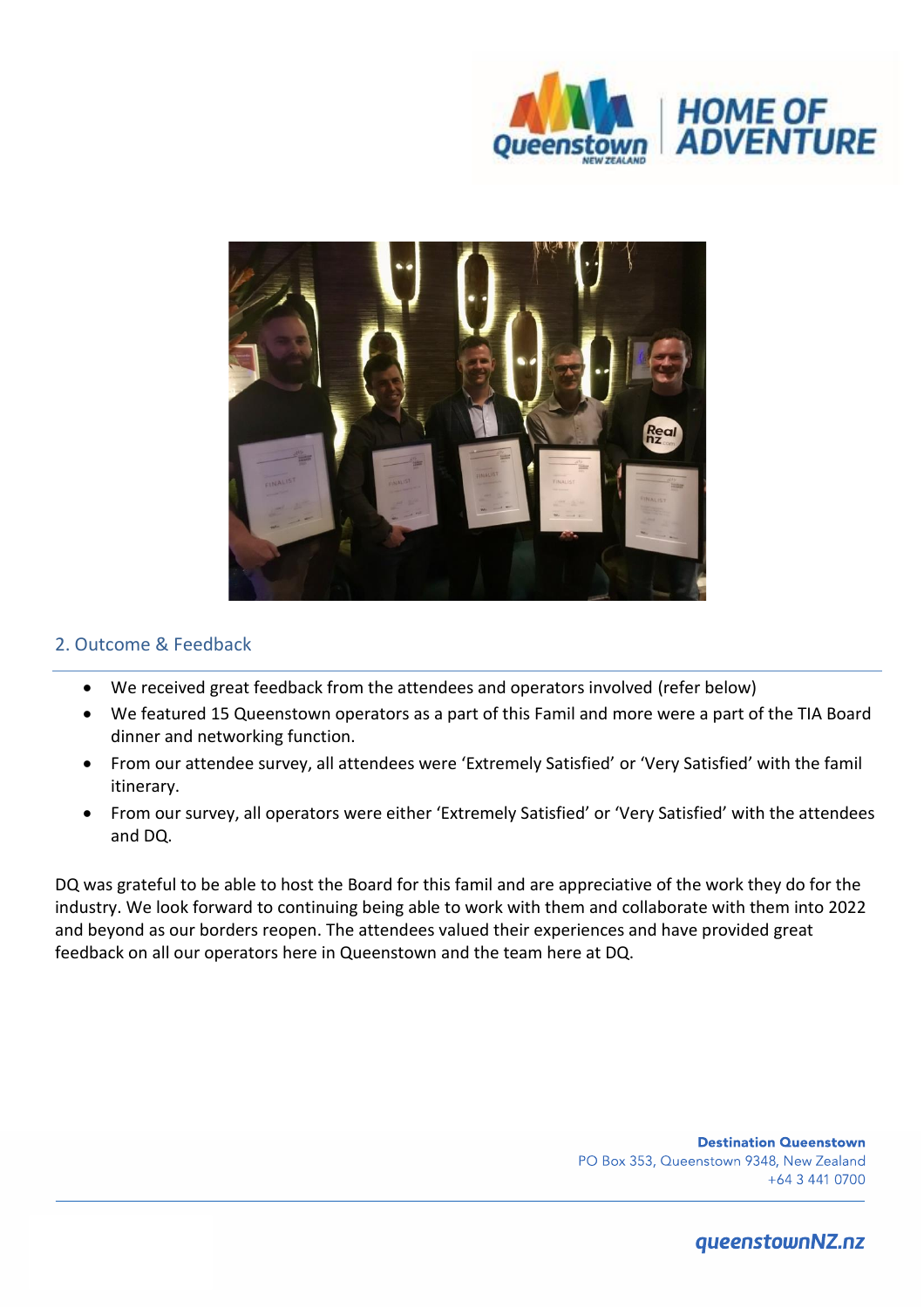

## Participant Feedback

Overall how would you rate your experience with the Destination Queenstown team for this Famil?



Operator Feedback<br>Overall how would you rate your experience with the Destination Queenstown team for this Famil?

Answered: 7 Skipped: 0 Extremely 85.71% Satisfied Very Satisfied 14.29% Satisfied Somewhat Satisfied Not Satisfied O% 10% 20% 30% 40% 50% 60% 70% 80% 90% 100%

> **Destination Queenstown** PO Box 353, Queenstown 9348, New Zealand +64 3 441 0700